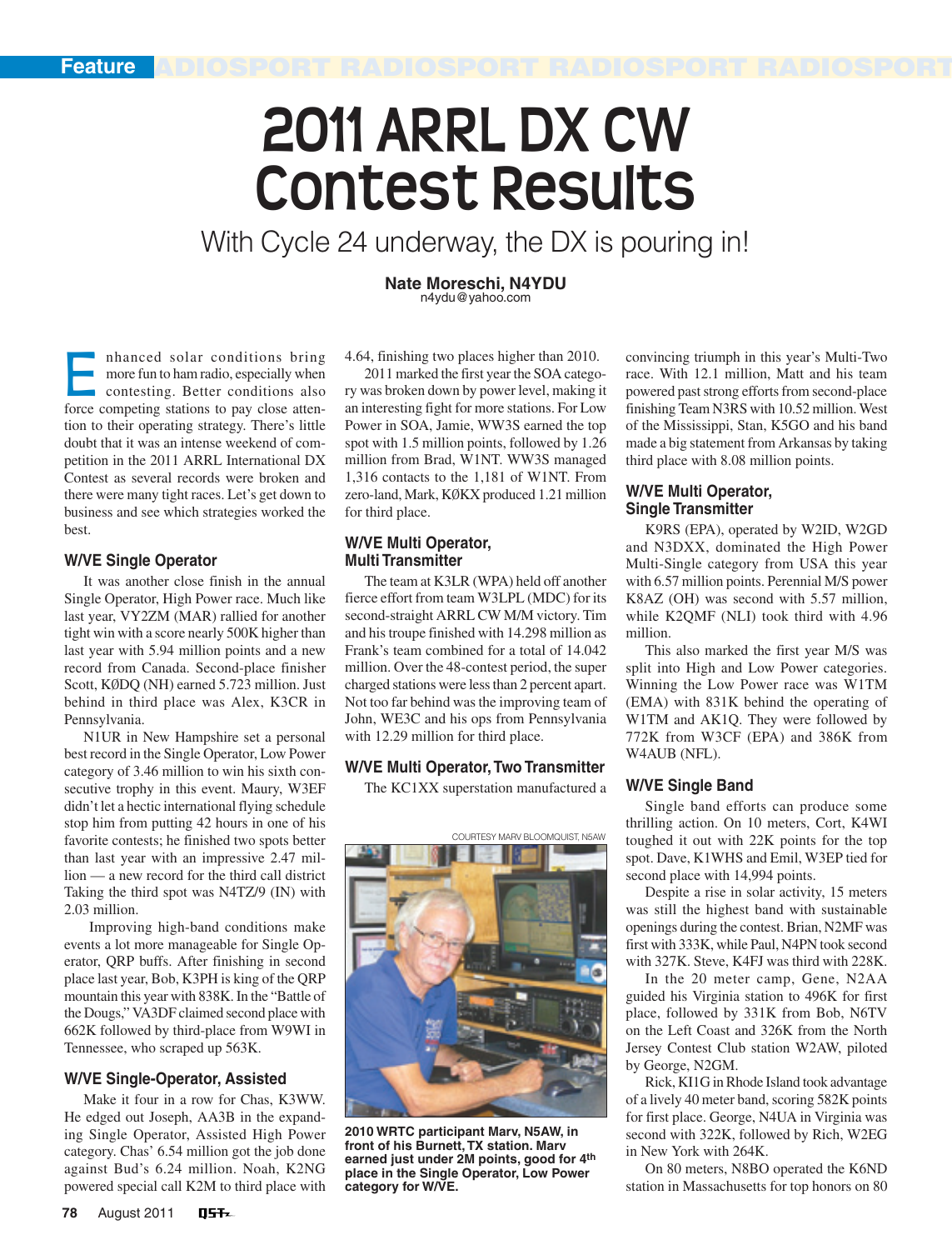

|                             |                        | 10 Meters                  |                    |
|-----------------------------|------------------------|----------------------------|--------------------|
| <b>Single Operator,</b>     |                        | K4WI                       | 22,152             |
| <b>High Power</b>           |                        | K1WHS                      | 14,994             |
| VY2ZM                       |                        | W3EP                       | 14,994             |
| (K1ZM, op)                  | 5,942,349              | N <sub>5</sub> DO          | 6,732              |
| <b>KØDQ</b>                 | 5,723,388              | WB2AMU                     | 6,090              |
| K3CR                        |                        | <b>VE3FDT</b>              | 5,481              |
| (LZ4AX, op)<br>K5ZD         | 5,713,920              | WO2N                       | 4,536              |
| (KM3T, op)                  | 4,509,240              | KG9Z                       | 4,293              |
| W9RE                        | 4,352,238              | AD6WL<br>K <sub>1</sub> MC | 3,240              |
| VC3E                        |                        |                            | 2,142              |
| (VE3AT, op)                 | 4,336,080              | Single Operator,           |                    |
| K8PO                        | 4,334,904              | 15 Meters                  |                    |
| VY2TT                       |                        | N <sub>2</sub> MF          | 333,072            |
| (K6LA, op)                  | 4,152,006              | N <sub>4</sub> PN          | 327,000            |
| K1RX                        | 4,133,085              | K4FJ                       | 228,600            |
| AA1K                        | 3,971,670              | N4ZZ                       | 199,626            |
|                             |                        | WB4TDH                     | 178,560            |
| Single Operator,            |                        | VE3KZ                      | 142,884            |
| <b>Low Power</b>            |                        | K5FP                       | 112,203            |
| N <sub>1</sub> UR           | 3,469,734              | <b>WA7LT</b>               | 108,135            |
| W3EF                        | 2,470,752              | K2UR                       | 95,697             |
| N4TZ                        | 2,032,344              | N7DR                       | 71,040             |
| N <sub>5</sub> AW           | 1,996,620              |                            |                    |
| WØUO                        | 1,724,580              | Single Operator,           |                    |
| N8AA                        | 1,411,488              | 20 Meters                  |                    |
| KU2M                        | 1,409,967              | N <sub>2</sub> AA          | 496,080            |
| N <sub>9</sub> CK           | 1,385,280              | N6TV                       | 331,038            |
| K3NK                        | 1,314,864              | W2AW                       | 326,016            |
| W1JQ                        | 1,264,509              | VE6WQ                      | 315,228<br>244,776 |
| Single Operator,            |                        | AD4EB                      |                    |
| QRP                         |                        | N7IV                       | 210,588            |
| КЗРН                        |                        | N8AGU                      | 191,805            |
| VA3DF                       | 838,368<br>662,904     | KR2AA                      | 181,917            |
| <b>W9WI</b>                 | 563,604                | N4IJ                       | 154,440            |
| N7IR                        | 468,996                | K7FA                       | 99,360             |
| N1TM                        | 456,036                | Single Operator,           |                    |
| K8CN                        | 430,047                | <b>40 Meters</b>           |                    |
| W6JTI                       | 404,826                | KI1G                       | 582,426            |
| <b>NØKE</b>                 | 355,746                | N4UA                       | 322,335            |
| AA1CA                       | 328,536                | W2EG                       | 264,195            |
| NØUR                        | 304,425                | N2WQ/VE3                   | 252,000            |
|                             |                        | N6MA                       | 196,560            |
| <b>Single Operator</b>      |                        | N5IA                       | 167,010            |
| <b>Assisted, High Power</b> |                        | WA1FCN                     | 158,760            |
| K3WW                        |                        | K5TDA                      | 85,008             |
| AA3B                        | 6,540,558<br>6,244,308 | W6PU                       | 81,345             |
| K2M                         |                        | K3TW/4                     | 78,012             |
| (K2NG, op)                  | 4,648,050              |                            |                    |
| N1IW                        | 3,391,080              | Single Operator,           |                    |
| K5NA                        | 3,343,464              | 80 Meters                  |                    |
| K9NW                        | 3,299,049              | K6ND                       |                    |
| N <sub>2</sub> MM           | 2,958,927              | (N8BO, op)                 | 261,318            |
| N1EU                        | 2,886,060              | K2XA                       | 256,347            |
| K5WA                        | 2,852,436              | K9OM                       | 222,411            |
| W3UA                        | 2,779,110              | W5ZN                       | 221,970            |
|                             |                        | K2EK                       | 152,457            |
| <b>Single Operator</b>      |                        | WØUCE                      | 141,960            |
| <b>Assisted, Low Power</b>  |                        | NA8V                       | 99,792             |
| WW3S                        | 1,508,637              | <b>WØPV</b>                | 66,759             |
| W <sub>1</sub> NT           | 1,261,440              | KØKT                       | 58,515             |
| KØKX                        | 1,216,224              | W9OP                       | 55,890             |
| W3KB                        | 1,187,844              |                            |                    |
| VE2XAA                      | 1,181,244              |                            |                    |
| WO <sub>1</sub> N           | 1,160,628              |                            |                    |
| KU8E<br>KA2D                | 1,045,125              |                            |                    |
| K1LD                        | 956,592                |                            |                    |
| K4FPF                       | 927,693<br>880,854     |                            |                    |
|                             |                        |                            |                    |
|                             |                        |                            |                    |

**W/VE**

**Single Operator,**

K<sub>3</sub>

K<sub>5</sub><br>W

| эr,                                                                                                              | Single Operator,<br>160 Meters                                                                                                                  |                                                                                                                                         |
|------------------------------------------------------------------------------------------------------------------|-------------------------------------------------------------------------------------------------------------------------------------------------|-----------------------------------------------------------------------------------------------------------------------------------------|
| 22,152<br>14,994<br>14,994<br>6,732<br>6,090<br>5,481<br>4,536<br>4,293<br>3,240<br>2,142                        | W4ZV<br>K <sub>4</sub> PI<br>W2MF<br><b>KVØQ</b><br>K <sub>5</sub> RX<br>W8TOP<br>WJ9B<br>N <sub>2</sub> GC<br><b>NØTT</b><br>W <sub>2</sub> VO | 81,450<br>57,498<br>41,040<br>39,528<br>38,664<br>32,178<br>22,134<br>17,442<br>17,304                                                  |
| эr,                                                                                                              | Multioperator,<br>Single Transmitter,                                                                                                           |                                                                                                                                         |
| 333,072<br>327,000<br>228,600<br>199,626<br>178,560<br>142,884<br>112,203<br>108,135<br>95,697<br>71,040         | <b>High Power</b><br>K9RS<br>K8AZ<br>K <sub>2</sub> QMF<br><b>NØNI</b><br>K5TR<br>N <sub>1FD</sub><br>N4WW<br>KX9X<br>NK7U<br>W <sub>1</sub> DX | 6,572,328<br>5,573,880<br>4,964,190<br>4,871,556<br>4,362,876<br>3,149,784<br>2,892,780<br>2,595,096<br>2,562,390<br>2,318,103          |
| эr,                                                                                                              | Multioperator,<br>Single Transmitter,                                                                                                           |                                                                                                                                         |
| 496,080<br>331,038<br>326,016<br>315,228<br>244,776<br>210,588<br>191,805<br>181,917<br>154,440<br>99,360<br>эr, | <b>Low Power</b><br>W1TM<br>W3CF<br>W4AUB<br><b>KØUK</b><br>VA7DZ<br>N7DS<br>K4FT<br>KØJE<br>N9FN<br>W3WN                                       | 831,735<br>772,260<br>386,781<br>341,220<br>312,759<br>248,385<br>193,230<br>177,600<br>99,603<br>39,627                                |
| 582,426                                                                                                          | Multioperator,<br><b>Two Transmitter</b>                                                                                                        |                                                                                                                                         |
| 322,335<br>264,195<br>252,000<br>196,560<br>167,010<br>158,760<br>85,008<br>81,345<br>78,012<br>эr,              | KC1XX<br>N <sub>3</sub> R <sub>S</sub><br>K5GO<br>KB <sub>1</sub> H<br>W4RM<br>WW4LL<br>K5KG<br>N7AT<br>VE3YAA<br><b>NØIJ</b>                   | 12,145,458<br>10,529,847<br>8,098,926<br>7,746,690<br>7,584,546<br>6,667,830<br>4,996,986<br>4,152,912<br>3,815,532<br>3,437,964        |
| 261,318                                                                                                          | <b>Multioperator, Multi</b><br><b>Transmitter</b>                                                                                               |                                                                                                                                         |
| 256,347<br>222,411<br>221,970<br>152,457<br>$141,960$<br>$99,792$<br>$66,759$<br>$58,515$<br>55,890              | K3LR<br><b>W3LPL</b><br>WE3C<br>NR4M<br>KM <sub>1</sub> W<br>NQ4I<br>W2FU<br>K <sub>1</sub> AR<br>K1TTT<br>NY4A                                 | 14,298,120<br>14,042,880<br>12,295,554<br>11,672,115<br>11,520,930<br>11,330,142<br>11,263,596<br>10,931,706<br>10,065,240<br>9,094,554 |
|                                                                                                                  |                                                                                                                                                 |                                                                                                                                         |

| DX                                         |                   | Single Operator<br>Assisted, Low Power    |                               |
|--------------------------------------------|-------------------|-------------------------------------------|-------------------------------|
| Single Operator,                           |                   | V31RR                                     |                               |
| <b>High Power</b>                          |                   |                                           |                               |
| PJ4A                                       |                   | AA4NC, op) 5,286,978)<br>PY2SEX 1,751,640 |                               |
| (RD3A, op)                                 | 7,477,128         | IK2HDF                                    | 634,266                       |
| ZF <sub>2AM</sub>                          |                   | KP <sub>2</sub> B                         |                               |
| (K6AM, op)<br>8P3A                         | 6,591,912         | (WP3A, op)<br>JH1EAQ                      | 602,820<br>517,545            |
| (VE3DZ, op)                                | 5,715,183         | <b>GIØRQK</b>                             | 496,800                       |
| PZ <sub>5</sub> P                          | 5,255,892         | EC4CBZ                                    | 473,760                       |
| FM5BH                                      | 4,794,984         | OK2PAY                                    | 460,209                       |
| VP2MMM                                     |                   | KP2DX                                     |                               |
| (N3AD, op)                                 | 4,625,370         | (KP2BH, op)                               | 384,615                       |
| KH7X<br>(KH6ND, op)                        | 4,618,548         | DF1LON                                    | 318,720                       |
| CS <sub>2</sub> C                          |                   | Single Operator,<br>10 Meters             |                               |
| (OK1RF, op) 4,092,795                      |                   |                                           |                               |
| EF8R                                       |                   | LU1HF                                     | 298,953                       |
| (EA8CAC, op)3,840,144                      |                   | CE3/VE7SV<br>U7HN<br>L                    | 286,032                       |
| PY2NDX                                     | 3,837,936         | P43JB                                     | 210,504<br>155,520            |
| Single Operator,                           |                   | J39BS                                     | 146,574                       |
| <b>Low Power</b>                           |                   | HK1AA                                     | 139,776                       |
| WP3C                                       | 4,527,576         | PY2MTS                                    | 129,924                       |
| VP9/W6PH                                   | 3,284,715         | LW8DQ                                     | 114,240                       |
| J88DR                                      |                   | J5NAR                                     |                               |
| (G3TBK, op)                                | 3,139,218         | (HAØNAR, op)                              | 112,896                       |
| 6W/WJ2O                                    | 2,368,560         | HD <sub>2</sub> B<br>(HC2SL, op)          |                               |
| KP <sub>2</sub> CW<br>(K6VVA, op)          | 1,930,896         |                                           | 106,362                       |
| J38A                                       |                   | Single Operator,<br>15 Meters             |                               |
| (K4LTA, op)                                | 1,900,464         |                                           |                               |
| IR <sub>1</sub> Y                          | 1,770,273         |                                           |                               |
| <b>S50A</b>                                | 1,498,068         | D4C<br>(YL2GM, op)<br>TI5KD               | 439,137                       |
| TG7/N6HD                                   | 1,465,026         | (N2BA, op)                                | 417,012                       |
| PY2NY                                      | 1,271,940         | HK <sub>1</sub> R                         | 416,658                       |
| Single Operator,                           |                   | CE1/K7CA                                  | 399,489                       |
| QRP                                        |                   | CR <sub>2</sub> A                         |                               |
| <b>HB9BMY</b>                              | 181,959           | (OH2MM, op)                               | 350,991                       |
| AY9F                                       | 178,770           | CX5BW                                     | 284,616                       |
| EA7AAW                                     | 119,460           | PY2YU<br>PY1ZRT                           | 275,412                       |
| UU2CW<br>LZ2RS                             | 102,690<br>92,400 | (IV3NVN, op)                              | 213,498                       |
| JR4DAH                                     | 83,661            | EA8NC                                     | 160,911                       |
| G3R                                        |                   | GW3YDX                                    | 139,602                       |
| (GØDCK, op)                                | 64,680            |                                           |                               |
|                                            |                   |                                           |                               |
| IV3AOL                                     | 55,890            | Single Operator,                          |                               |
| F5UKL                                      | 54,720            | 20 Meters                                 |                               |
| <b>E74A</b>                                | 50,895            | D44AC                                     |                               |
| <b>Single Operator</b>                     |                   | (YL2GM, op)<br>EF <sub>8</sub> S          | 418,959                       |
| <b>Assisted, High Power</b>                |                   | HK1N                                      |                               |
| PW7T                                       |                   | E73W                                      | 407,100<br>357,717<br>232,047 |
| (PY8AZT, op) 3,477,669                     |                   | S52AW                                     | 216,108                       |
| OK7M                                       |                   | DK9TN                                     | 215,760                       |
| (OK1DIG, op)1,972,542                      |                   | TF3CW                                     |                               |
| DF9ZP                                      |                   | G3AB<br>OH <sub>8</sub>                   | 211,758<br>211,356            |
| (DK8ZB, op) 1,806,000<br>LU5FB             |                   | (OH8LQ, op)                               | 201,492                       |
| (LU1AEE, op)1,791,204                      |                   | KL8DX                                     | 195,576                       |
| S59ABC                                     |                   |                                           |                               |
| (S51DS, op)                                | 1,779,330         | Single Operator,                          |                               |
| S57DX                                      | 1,645,665         | 40 Meters                                 |                               |
| HG7T                                       |                   | C6APG<br>(K4PG, op)                       |                               |
| (HA7TM, op) 1,494,801<br>MD <sub>2</sub> C |                   | HK1X                                      | 370,107<br>338,220            |
| (MDØCCE, op)1,481,922                      |                   | EF8N                                      | 292,758                       |
| UW2M                                       |                   | LX7I                                      |                               |
| (URØMC, op) 1,396,980                      |                   | (HB9CVQ, op)                              | 262,914                       |
| OQ5M                                       |                   | <b>HB9FAP</b>                             | 243,000                       |
| (ON5ZO, op) 1,389,204                      |                   | HA6P                                      |                               |
|                                            |                   | (HA6PX, op)<br>YU1LA                      | 238,392<br>238,032            |
|                                            |                   | EA7KW                                     | 223,839                       |
|                                            |                   | CR6K<br>(CT1CJJ, op)                      | 222,198                       |

**Single Operator Assisted, Low Power** RR (AA4NC, op) 5,286,978 PY2SEX 1,751,640 IK2HDF 634,266 (WP3A, op) 602,820 JH1EAQ 517,545 FRQK 496,800<br>| 473,760<br>| 460,2092 473,760 460,209 KP2DX (KP2BH, op) 384,615 LON 318,720 **Single Operator, 10 Meters** LU1HF 298,953 CE3/VE7SV 286,032 LU7HN 210,504 P43JB 155,520 المراجعة<br>JB 210,504<br>JB 155,520<br>BS 146,574<br>IAA 139,776<br>2MTS 129,924 139,776<br>129.924 PY2MTS 129,924 LW8DQ 114,240 J5NAR (HAØNAR, op) 112,896 -D<br>C2SL, op) 106,362 **Single Operator, 15 Meters** 2GM, op) 439,137 (N2BA, op) 417,012 HK1R 416,658 CE1/K7CA 399,489 CR2A (OH2MM, op) 350,991 CX5BW 284,616 PY2YU 275,412 1 IZMI<br>5BW<br>!YU<br>! ZRT ......<br>3NVN, op) 213,498<br>3NC 160.911 EA8NC 160,911 139,602 **Single Operator, 20 Meters** D44AC (YL2GM, op) 418,959 EF8S 407,100 HK1N 357,717 E8<br>E7,710<br>IN 357,717<br>W 232,047<br>PAW 216,108<br>PTN 215,760  $216,108$ 0TN 215,760<br>CW 211.758 ت<br>11,758 VB<br>211,356 211,356 OH8L (OH8LQ, op) 201,492 KL8DX 195,576 **Single Operator, 40 Meters** C6APG (K4PG, op) 370,107 HK1X 338,220  $EN = 292,758$ .<br>B9CVQ, op) 262,914 243,000 book<br>9FAP<br>3P ,,<br>A6PX, op)<br>ILA YU1LA 238,032

**Single Operator, 80 Meters**  $C6AVO$ 

| (N4BP,<br>op)<br>KH <sub>6</sub> MB                                                                                             | 258,552<br>176,760<br>163,476                                                                                                  |
|---------------------------------------------------------------------------------------------------------------------------------|--------------------------------------------------------------------------------------------------------------------------------|
| F2DX<br>SN3A<br>(SP3HLM, op)<br>HK1MW                                                                                           |                                                                                                                                |
| SN7Q<br>DJØMDR                                                                                                                  | 155,439<br>141,930<br>137,940<br>94,668                                                                                        |
| G6MC<br>(G3WW, op)<br>D44CA                                                                                                     | 91,341                                                                                                                         |
| YL2GM, op)<br>$\overline{\mathcal{L}}$<br>$S$ N2M                                                                               | 86,112                                                                                                                         |
| (SP2XF, op)                                                                                                                     | 85,305                                                                                                                         |
| Single Operator,<br>160 Meters                                                                                                  |                                                                                                                                |
| CR <sub>2</sub> X<br>(OH2BH, op)<br>NTER<br>KV4FZ<br>HQ9R<br>KH6ZM<br>YE3MN<br>XE2WV<br>VW<br>D44TD<br>RA2FA<br>S51V<br>M5O     | 140,892<br>$117,450$<br>$113,100$<br>$91,314$<br>$81,090$<br>$76,950$<br>$63,357$<br>$61,548$<br>61,548                        |
| (G3LET, op)<br>I2WIJ                                                                                                            | 52,560<br>24,252                                                                                                               |
| Multioperator,<br>Single Transmitter,                                                                                           |                                                                                                                                |
| High Power<br>T <sub>15</sub> A                                                                                                 | 6,759,600                                                                                                                      |
| P <sub>40</sub><br>.<br>PJ6A<br>C6AGU<br>XE7S<br>CN3A<br>CW5W<br>TM6M<br>LS1D<br>L<br>IR4M                                      | 6,669,000<br>6,669,000<br>5,586,168<br>5,194,800<br>5,167,248<br>4,481,118<br>4,329,369<br>4,032,480<br>3,132,360<br>2,966,406 |
| Multioperator,<br>Single Transmitter,<br>Low Power                                                                              |                                                                                                                                |
| VQ5D<br>HI3CC<br>T30YA<br>350XX<br>OL <sub>1</sub> C<br>LU5UBI<br>HA6KZS<br><b>JLØMI</b><br>ſ<br>YO6KNY<br>SN <sub>9</sub> K    | 4,780,215<br>3,028,530<br>1,909,230<br>559,674<br>374,535<br>265,716<br>52,851<br>38,925<br>7,812<br>5,100                     |
| <b>Multioperator</b><br><b>Two Transmitter</b>                                                                                  |                                                                                                                                |
| <b>V48M</b><br>CR3L<br>OL4A<br>RL3A<br>TEST<br>JA1YAJ<br>JA1ZGP<br>RT5G<br>RK3XWO                                               | 7,614,495<br>6,540,891<br>3,969,225<br>1,442,808<br>1,275,552<br>1,169,721<br>720,606<br>564,018<br>44,325                     |
| Multioperator,<br>Multi-Transmitter<br>PJ2T<br>KH6LC<br>9A1A<br>HG2011N<br><b>JA3YBK</b><br>LZ5R<br>UU <sub>5</sub> A<br>OK1JOK | 10,633,140<br>7,258,608<br>4,595,790<br>2,908,068<br>2,152,434<br>2,118,468<br>2,304<br>882                                    |
|                                                                                                                                 |                                                                                                                                |

this past February. His 261K edged out the 256K from Saul, K2XA (ENY) and 222K from Dick, K9OM at his Edgewater, Florida QTH.

Top Band warrior Bill, W4ZV in North Carolina propelled his station to first place on 160 meters again this year. Bill's 81,450 points proved best. Mike, K4PI in Georgia was second with 57K points followed by 44K points from Manny, W2MF.

## **DX Single Operator**

There's little doubt that the Caribbean is

the place to be if one is interested in capturing a title in the ARRL DX CW Single Operator race. The rates are spectacular, all of the bands produce good openings, and there's always a beach to hit after the contest is over. A Radioman's paradise!

In Single Operator, High Power, Valery, RD3A drove the PJ4A station to a stellar 7.477 million points for the win and an alltime record. This monster score featured nearly 900 contacts on 80 and more than 300 on 160. John, K6AM captained ZF2AM to

second place with 6.59 million. Yuri, VE3DZ took another trip to Barbados this year, finishing third from 8P3A with 5.7 million.

Alfredo, WP3C took the DX Single Operator Low Power trophy with 4.57 million points. Alfredo was particularly pleased to see 10 meters come to life. VP9/W6PH was second with 3.28 million. David, J88DR (G3TBK) was third with 3.13 million points.

Braving a QRP entry for 48 hours requires a lot of patience. Topping the category from the DX side this year was HB9BMY with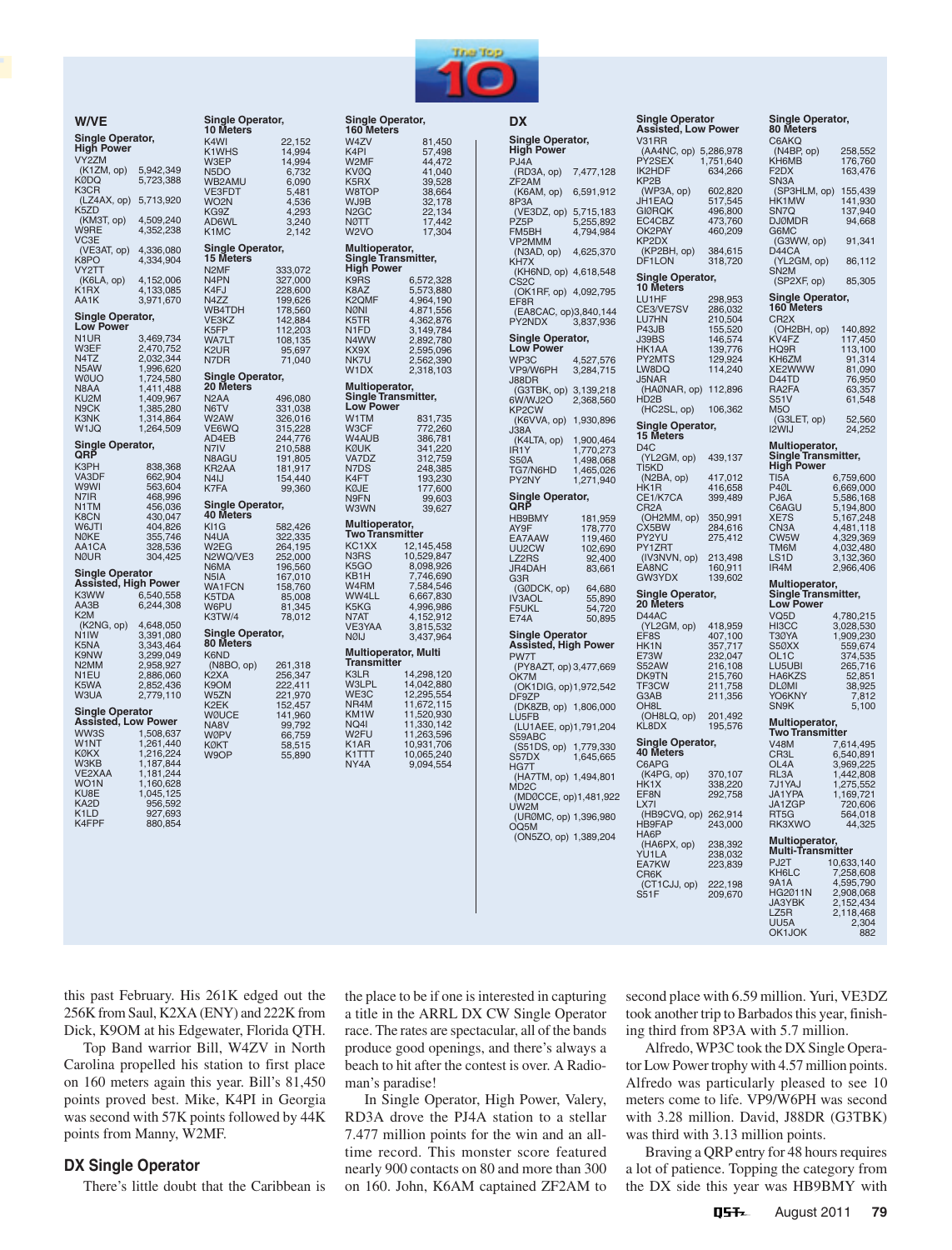181K points. Gabriel, AY9F in Argentina was a close second with 178K. Emilio, EA7AAW collected 119K for third spot.

## **DX Single Operator Assisted**

Assisted categories are becoming more and more competitive each year, but it was a runaway in the DX High Power column this time around. Luc, PY8AZT throttled the competition by steering PW7T to 3.47 million points. Daniel, OK1DIG guided OK7M to second place with 1.97 million points. Barney, DK8ZB piloted DF9ZP to third with 1.8 million.

AA4NC took the new SOA title as V31RR. This year, just minutes prior to the start of the contest his amplifier quit working, so Will was forced to enter the new Low Power category as V31RR. His score was higher than last year despite running low power and finished first in the new Single Operator Assisted, Low Power category with 5.28 million points. Alex, PY2SEX was second with 1.75 million, followed by 634K from Massimo, IK2HDF.

#### **DX Multi Operator**

Leading the DX Multioperator, Single Transmitter, High Power race this year was the team of TI5A with 6.75 million points. Just behind in second place was P4ØL with 6.66 million and PJ6A with 5.58 million. C6AGU was fourth overall with 5.19 million, while XE7S rounded out the top five with 5.16 million.

In the M/S Low Power category, VQ5D raced to 4.7 million points for first place. Their performance was in honor of their friend and excellent operator Hank Kohl, K8DD who became a silent key shortly before the contest. In second place was HI3CC with 3.02 million. Team T3ØYA made many contesters happy with a rare mult. The group scored 1.90 million

### **W/VE Region Leaders By Category**

Table lists call sign, score and power  $(A = \text{QRP}, B = \text{Low Power}, C = \text{High Power})$ .

| <b>Northeast Region</b><br>(New England, Hudson)<br>and Atlantic Divisions;<br><b>Maritime and Quebec</b><br>Sections) |           |   |                    | <b>Southeast Region</b><br>(Delta, Roanoke and<br><b>Southeastern Divisions)</b> |   | <b>Central Region</b>         | (Central and Great Lakes<br><b>Divisions: Ontario Section)</b> |   | <b>Midwest Region</b> | (Dakota, Midwest, Rocky<br><b>Mountain and West Gulf</b><br>Divisions; Manitoba and<br><b>Saskatchewan Sections)</b> |                | <b>West Coast Region</b><br>(Pacific, Northwestern and<br><b>Southwestern Divisions:</b><br>Alberta, British Columbia<br>and NWT Sections) |           |                |
|------------------------------------------------------------------------------------------------------------------------|-----------|---|--------------------|----------------------------------------------------------------------------------|---|-------------------------------|----------------------------------------------------------------|---|-----------------------|----------------------------------------------------------------------------------------------------------------------|----------------|--------------------------------------------------------------------------------------------------------------------------------------------|-----------|----------------|
| VY2ZM                                                                                                                  |           |   |                    |                                                                                  |   |                               |                                                                |   |                       |                                                                                                                      |                | W6YI                                                                                                                                       |           |                |
| (K1ZM, op) 5,942,349                                                                                                   |           | C | NK4RO              | 2.514.600                                                                        | C | W9RE                          | 4,352,238                                                      | C | <b>KØSR</b><br>K7KU   | 2,367,114                                                                                                            | C              | (NGMJ, op)                                                                                                                                 | 3,378,954 | - C            |
| <b>KØDQ</b>                                                                                                            | 5,723,388 | C | K <sub>1</sub> TO  | 1,796,691                                                                        | C | VC <sub>3</sub> E             |                                                                |   |                       |                                                                                                                      |                | K6XX                                                                                                                                       | 2.318.682 | C              |
| K3CR                                                                                                                   |           |   | K5EK               | 1,795,218                                                                        | C | (VE3AT, op) 4,336,080         |                                                                | C | (KØKR, op)            | 1,556,862                                                                                                            | C              | VE7CC                                                                                                                                      | 2,128,113 | C              |
| (LZ4AX, op) 5,713,920                                                                                                  |           | C | K4AB               | 1,573,650                                                                        | C | K8GL                          | 2,615,718                                                      | C | N7VM                  | 1,532,700                                                                                                            | C              |                                                                                                                                            |           | C              |
| K <sub>5</sub> ZD                                                                                                      |           |   | W3GQ               | 1,492,344                                                                        | C | K9CT                          | 2,502,027                                                      | C | <b>NEØU</b>           | 1,031,058                                                                                                            | C              | K7RL                                                                                                                                       | 2,070,405 |                |
| (KM3T, op)                                                                                                             | 4,509,240 | C |                    |                                                                                  |   | N8BJQ                         | 2,060,400                                                      | C | K5BG                  | 1,016,334                                                                                                            | C              | NR6O (K7GK, op)                                                                                                                            | 1,909,941 | C              |
| K8PO                                                                                                                   | 4,334,904 | C |                    |                                                                                  |   |                               |                                                                |   |                       |                                                                                                                      |                |                                                                                                                                            |           |                |
|                                                                                                                        |           |   |                    |                                                                                  |   |                               |                                                                |   |                       |                                                                                                                      |                | N7ZG                                                                                                                                       | 893,628   | - B            |
| N <sub>1</sub> UR                                                                                                      | 3.469.734 | B | N <sub>2</sub> WN  | 1.237.650                                                                        | B | N <sub>4</sub> T <sub>Z</sub> | 2,032,344                                                      | B | N <sub>5</sub> AW     | 1,996,620                                                                                                            | B              | KE7X                                                                                                                                       | 838,350   | B              |
| W3EF                                                                                                                   | 2,470,752 | B | N4YDU              | 1,218,402                                                                        | B | N <sub>8</sub> AA             | 1,411,488                                                      | B | <b>WØUO</b>           | 1,724,580                                                                                                            | B              | N6RV                                                                                                                                       | 679,098   | B              |
| KU <sub>2</sub> M                                                                                                      | 1,409,967 | B | NA4K               | 1,098,342                                                                        | B | N9CK                          | 1,385,280                                                      | B | <b>WØETT</b>          | 592,416                                                                                                              | B              | W7IJ                                                                                                                                       | 520,380   | B              |
| K3NK                                                                                                                   | 1,314,864 | B | K5KLA              | 954.750                                                                          | B | WB8JUI                        | 865,368                                                        | B | W5RYA                 | 503,880                                                                                                              | B              | WU9B                                                                                                                                       | 491,556   | B              |
| W <sub>1JQ</sub>                                                                                                       | 1,264,509 | B | W4AA               | 952,902                                                                          | B | KV8Q                          | 815,670                                                        | B | <b>KØBJ</b>           | 476,556                                                                                                              | B              |                                                                                                                                            |           |                |
|                                                                                                                        |           |   |                    |                                                                                  |   |                               |                                                                |   |                       |                                                                                                                      |                | N7IR                                                                                                                                       | 468,996   | A              |
| K3PH                                                                                                                   | 838,368   | A | W9WI               | 563,604                                                                          | A | VA3DF                         | 662,904                                                        | A | <b>NØKE</b>           | 355,746                                                                                                              | A              | W6JTI                                                                                                                                      | 404,826   | $\overline{A}$ |
| N1TM                                                                                                                   | 456,036   | A | K4CNW              | 209,241                                                                          | A | K8ZT                          | 271,998                                                        | A | <b>NØUR</b>           | 304,425                                                                                                              | A              | W7GB                                                                                                                                       | 238,632   | A              |
| K8CN                                                                                                                   | 430,047   | A | K <sub>4</sub> ORD | 176,958                                                                          | A | VE3GTC                        | 159,318                                                        | A | <b>NDØC</b>           | 226,164                                                                                                              | $\overline{A}$ | NN7SS                                                                                                                                      |           |                |
| AA1CA                                                                                                                  | 328,536   | A | KS4X               | 110.079                                                                          | A | <b>KC8LTL</b>                 | 121,986                                                        | A | <b>KIØG</b>           | 102,240                                                                                                              | A              | (K6UFO, op)                                                                                                                                | 188,940 A |                |
| K <sub>2</sub> JT                                                                                                      | 175,896   | A | NU4B               | 66,300                                                                           | A | KT8K                          | 104,394                                                        | A | K5ND                  | 75,648                                                                                                               | A              | VA7DER                                                                                                                                     |           |                |
|                                                                                                                        |           |   |                    |                                                                                  |   |                               |                                                                |   |                       |                                                                                                                      |                | (VE6BIR, op)                                                                                                                               | 31.284 A  |                |

#### **Continental Leaders By Category**

| Continents/Category Name                                                                                                                                                                                                                                                                                                                                                                                                                                                                                                                      | Call                                                                                                                                                                                                                                  | Score                                                                                                                                                                        |
|-----------------------------------------------------------------------------------------------------------------------------------------------------------------------------------------------------------------------------------------------------------------------------------------------------------------------------------------------------------------------------------------------------------------------------------------------------------------------------------------------------------------------------------------------|---------------------------------------------------------------------------------------------------------------------------------------------------------------------------------------------------------------------------------------|------------------------------------------------------------------------------------------------------------------------------------------------------------------------------|
| Africa<br>Single Operator, High Power<br>Single Operator, Low Power<br>Single Operator, 10 Meters<br>Single Operator, 15 Meters<br>Single Operator, 20 Meters<br>Single Operator, 40 Meters<br>Single Operator, 80 Meters<br>Single Operator, 160 Meters<br>Multioperator, Single Transmitter, High Power<br>Multioperator, Two Transmitter                                                                                                                                                                                                   | EF8R (EA8CAC, op)<br>6W/WJ2O<br>J5NAR (HAØNAR, op)<br>D4C (YL2GM, op)<br>D44AC (YL2GM, op)<br>EF8N<br>D44CA (YL2GM, op)<br>D <sub>44</sub> TD<br>CN <sub>3</sub> A<br>CR <sub>3</sub> L                                               | 3,840,144<br>2,368,560<br>112,896<br>439,137<br>418,959<br>292,758<br>86,112<br>76,950<br>4,481,118<br>6,540,891                                                             |
| Asia<br>Single Operator, High Power<br>Single Operator, Low Power<br>Single Operator, QRP<br>Single Operator Assisted, High Power<br>Single Operator Assisted, Low Power<br>Single Operator, 10 Meters<br>Single Operator, 15 Meters<br>Single Operator, 20 Meters<br>Single Operator, 40 Meters<br>Single Operator, 80 Meters<br>Single Operator, 160 Meters<br>Multioperator, Single Transmitter, High Power<br>Multioperator, Two Transmitter<br>Multioperator, Multi-Transmitter                                                          | JR1AIB (JE1CKA, op)<br>JH4UYB<br>JR4DAH<br>JS3CTQ<br>JH1EAQ<br>JA7OWD<br>JA7NVF<br>JR8VSE<br>7J1AAI<br>(W1NN, op @ JH1GTV) 116,865<br>JH1AEP<br>JH2FXK<br><b>RWØCWA</b><br>7J1YAJ<br>JA3YBK                                           | 986,040<br>726,300<br>83,661<br>1,095,480<br>517,545<br>612<br>87,216<br>132,012<br>45,816<br>8,586<br>1,304,100<br>1,275,552<br>2,152,434                                   |
| <b>Europe</b><br>Single Operator, High Power<br>Single Operator, Low Power<br>Single Operator, QRP<br>Single Operator Assisted, High Power<br>Single Operator Assisted, Low Power<br>Single Operator, 10 Meters<br>Single Operator, 15 Meters<br>Single Operator, 20 Meters<br>Single Operator, 40 Meters<br>Single Operator, 80 Meters<br>Single Operator, 160 Meters<br>Multioperator, Single Transmitter, High Power<br>Multioperator, Single Transmitter, Low Power<br>Multioperator, Two Transmitter<br>Multioperator, Multi-Transmitter | CS2C (OK1RF, op)<br>IR <sub>1</sub> Y<br>HB9BMY<br>OK7M (OK1DIG, op)<br>IK2HDF<br>EA7GV<br>CR2A (OH2MM, op)<br><b>E73W</b><br>LX7I (HB9CVQ, op)<br>F <sub>2</sub> D <sub>X</sub><br>CR2X (OH2BH, op)<br>TM6M<br>S50XX<br>OL4A<br>9A1A | 4,092,795<br>1,770,273<br>181,959<br>1,972,542<br>634,266<br>11,811<br>350,991<br>232,047<br>262,914<br>163,476<br>140,892<br>4,032,480<br>559,674<br>3,969,225<br>4,595,790 |

| Continents/Category Name                                                                                                                                                                                                                                                                                                                                                                                                                                                                 | Call                                                                                                                                                                                                                | Score                                                                                                                                                    |
|------------------------------------------------------------------------------------------------------------------------------------------------------------------------------------------------------------------------------------------------------------------------------------------------------------------------------------------------------------------------------------------------------------------------------------------------------------------------------------------|---------------------------------------------------------------------------------------------------------------------------------------------------------------------------------------------------------------------|----------------------------------------------------------------------------------------------------------------------------------------------------------|
| <b>North America</b><br>Single Operator, High Power<br>Single Operator, Low Power<br>Single Operator Assisted, High Power<br>Single Operator Assisted, Low Power<br>Single Operator, 10 Meters<br>Single Operator, 15 Meters<br>Single Operator, 20 Meters<br>Single Operator, 40 Meters<br>Single Operator, 80 Meters<br>Single Operator, 160 Meters<br>Multioperator, Single Transmitter, High Power<br>Multioperator, Single Transmitter, Low Power<br>Multioperator, Two Transmitter | ZF2AM (K6AM, op)<br>WP <sub>3</sub> C<br>V31YN<br>V31RR (AA4NC, op)<br>J39BS<br>TI5KD (N2BA, op)<br>KL8DX<br>C6APG (K4PG, op)<br>C6AKQ (N4BP, op)<br>KV4FZ<br>T <sub>15</sub> A<br>VQ <sub>5</sub> D<br><b>V48M</b> | 6,591,912<br>4,527,576<br>74,094<br>5,286,978<br>146,574<br>417,012<br>195,576<br>370,107<br>258,552<br>117,450<br>6,759,600<br>4,780,215<br>7,614,495   |
| Oceania<br>Single Operator, High Power<br>Single Operator, Low Power<br>Single Operator, QRP<br>Single Operator Assisted, High Power<br>Single Operator Assisted, Low Power<br>Multioperator, Single Transmitter, High Power<br>Multioperator, Single Transmitter, Low Power<br>Multioperator, Multi-Transmitter<br>Single Operator, 10 Meters<br>Single Operator, 15 Meters<br>Single Operator, 40 Meters<br>Single Operator, 80 Meters<br>Single Operator, 160 Meters                  | KH7X (KH6ND, op)<br>VK2IM<br>N7ET/DU7<br>NH2T (N2NL, op)<br>DU1/JJ5GMJ<br>ZM <sub>1</sub> A<br>T30YA<br>KH6LC<br>YC <sub>1</sub> BJX<br>KH6CW (K7GQ, op)<br>ZL2AGY<br>KH6MB<br>KH6ZM                                | 4,618,548<br>463,287<br>18,576<br>741,195<br>24,897<br>2,067,576<br>1,909,230<br>7,258,608<br>60<br>127,995<br>84,975<br>176,760<br>91,314               |
| <b>South America</b><br>Single Operator, High Power<br>Single Operator, Low Power<br>Single Operator, QRP<br>Single Operator Assisted, High Power<br>Single Operator Assisted, Low Power<br>Single Operator, 10 Meters<br>Single Operator, 15 Meters<br>Single Operator, 20 Meters<br>Single Operator, 40 Meters<br>Single Operator, 80 Meters<br>Multioperator, Single Transmitter, High Power<br>Multioperator, Single Transmitter, Low Power<br>Multioperator, Multi-Transmitter      | PJ4A (RD3A, op)<br>PY2NY<br>AY9F<br>PW7T (PY8AZT, op)<br>PY2SEX<br>LU1HF<br>HK1R<br>HK <sub>1N</sub><br>HK1X<br>HK1MW<br>P <sub>40</sub> L<br>LU5UBI<br>PJ2T                                                        | 7,477,128<br>1,271,940<br>178,770<br>3,477,669<br>1,751,640<br>298,953<br>416,658<br>357,717<br>338,220<br>141,930<br>6,669,000<br>265,716<br>10,633,140 |